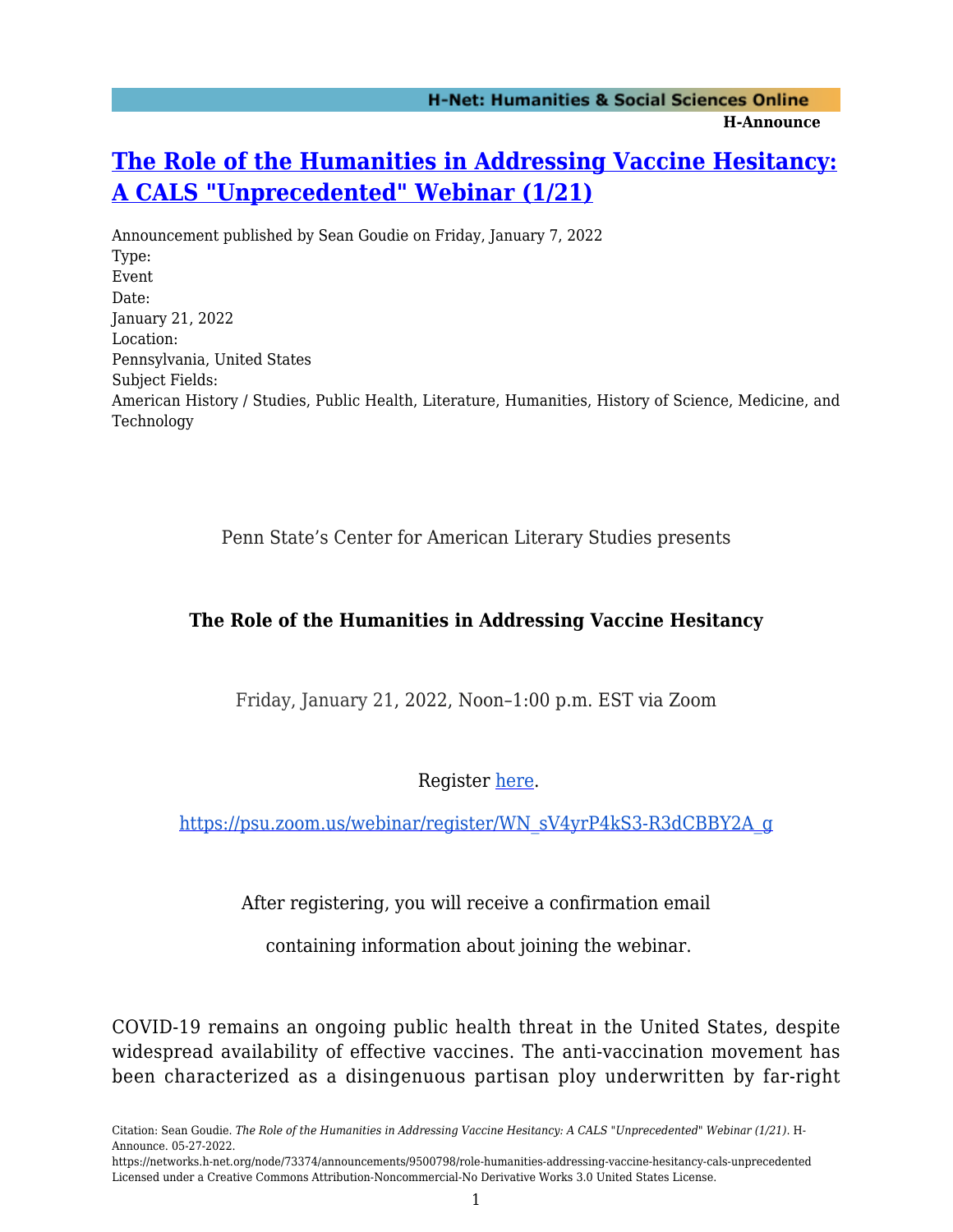#### **H-Net: Humanities & Social Sciences Online H-Announce**

politicians and media outlets, but those who refuse vaccination are not all willfully ignorant or dangerously misinformed—that is, the causes of vaccine hesitancy are multifarious and complex. Beginning from the premise that the humanities are uniquely equipped to confront such complicated social, political, and ethical matters, this webinar will explore the causes of, and potential solutions to, vaccine hesitancy from a variety of disciplinary (and interdisciplinary) perspectives.

Panelists:

## **James Phelan, Distinguished University Professor of English and Director of Project Narrative, The Ohio State University**

Phelan has devoted his research to thinking through the consequences of conceiving of narrative as rhetoric, an effort that has recently taken him to the emerging subfield of narrative medicine. Among his many books are *Reading People, Reading Plots*; *Narrative as Rhetoric*; *Living to Tell About It; Experiencing Fiction*; *Reading the American Novel, 1920-2010*; and *Somebody Telling Somebody Else*. Since 1992, Phelan has been the editor of *Narrative*, the journal of the International Society for the Study of Narrative. In 2021, the Society named him the recipient of its Wayne C. Booth Lifetime Achievement Award.

## **Dennis Yi Tenen, Associate Professor of English and Comparative Literature, Columbia University**

Tenen's research and teaching focus on various topics including literary theory, the sociology of literature, media history, and computation narratology. The author of *Plain Text: The Poetics of Computation* (Stanford University Press, 2017), he is currently writing a book on the creative limits of artificial intelligence. Tenen serves as Project Lead for "Increasing COVID-19 Vaccine Confidence," an initiative funded by a grant from Columbia World Projects.

#### **Janet Lyon, Director of Graduate Studies and Associate Professor of English and Women's, Gender, and Sexuality Studies, Penn State**

Lyon is an affiliate of the Rock Ethics Institute and director of Penn State's Disability Studies Minor. She publishes on modernism and disability, focusing especially on

Citation: Sean Goudie. *The Role of the Humanities in Addressing Vaccine Hesitancy: A CALS "Unprecedented" Webinar (1/21)*. H-Announce. 05-27-2022.